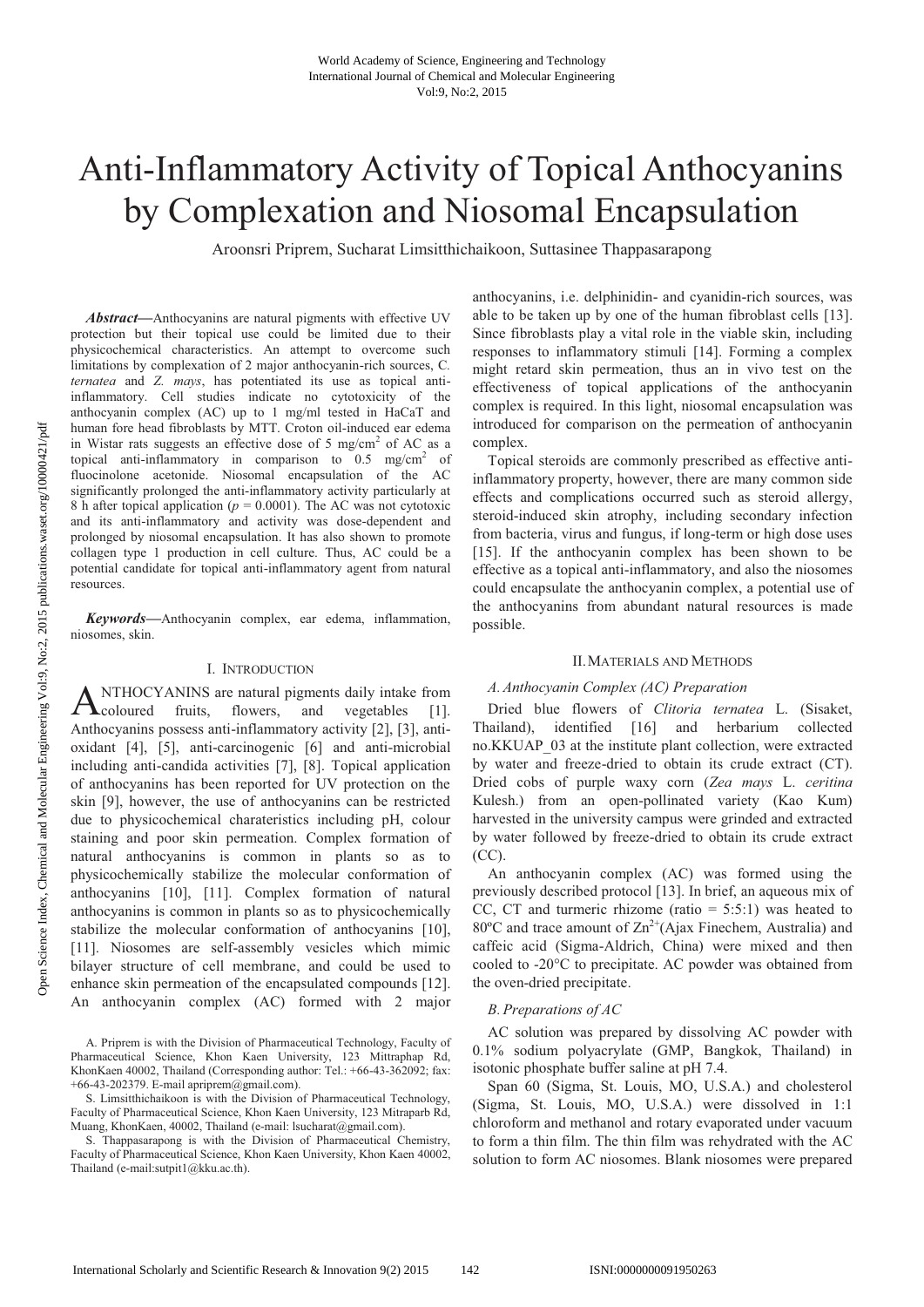by the same method without the AC. These were freshly prepared for use.

### *C.Cytotoxicity of Anthocyanin Complex*

Human keratinocyte cell line (HaCaT) (CLS, Germany) and human forehead fibroblasts (HFF, a gift from Assist. Prof. Dr. Wilairat Leeanansaksiri) were sub-cultured in DMEM medium (high glucose) supplemented with 2 mM Lglutamine, 10% fetal bovine serum (FBS) (Gibco, U.S.A.), 100 U/ml of penicillin, 100 µg/ml of streptomycin, and 25 µg/ml of amphotericin B (Invitrogen Cooperation, Carlsbad, CA, U.S.A.) in a humidified incubator (Shel Lab, U.S.A.), 5%  $CO<sub>2</sub>$  and 37 $\degree$ C. Reaching its growth plateau, the cells were treated with 0.25% trypsin/EDTA solution (Gibco, U.S.A.) and transferred to obtain about 20,000 cells/well (HaCaT) or 10,000 cells/well (HFF) prior to use.

The prepared cells were incubated with samples or controls (positive or negative) for 24 h and then subjected to 3-(4,5 dimethylthiazol-2-yl-2-yl)-2,5-diphenyltetrazolium (MTT, Biobasic, Canada) as previously described [17]. In brief, cells were treated with samples or controls for 24 h. After that, the medium was removed and the viable cells were stained with MTT (0.5 mg) for absorbance reading at 550 nm using a microplate reader 680 (Bio Rad, Japan).

AC samples for cytotoxicity were prepared by dissolving in 1% DMSO solution and further diluting with culture medium solution to the final concentrations, ranging from 0.01-20 mg/ml of AC and 0.1% of DMSO. The negative control was the culture medium and the positive control was 10% hydrogen peroxide  $(H_2O_2)$ . Cell viability was estimated in comparison to the negative control of the same setting, as the following equation:

% cell viability = 
$$
\frac{\text{absorbance of sample}}{\text{absorbance of negative control}} \times 100
$$
 (1)

# *D.Analysis of Collagen Type I*

Prepared HFF were incubated with AC at a concentration range of 1-1000 µg/ml in free FBS medium solution. Lascorbic acid (Sigma U.S.A.) at a concentration of 2 mM was the positive control as it is reported to be a collagen inducer [18]. After exposure to the AC or the controls, the cells were kept in humidified  $CO<sub>2</sub>$  incubator containing  $5\%$  CO<sub>2</sub> at  $37^{\circ}$ C for 24 h, then the medium solution from each treatment was sampled for analysis of collagen by picro-sirius red method.

This method is based on the observation that Sirius red in saturated picric acid selectively binds to fibrillar collagens (types I to V), specifically to the  $(Gly-X-Y)$ <sub>n</sub> helical structure. For the test samples, each sample was acidified 5 M acetic acid for 30 min, followed by dyeing with serious red (Sigma-Aldrich, USA) for 30 min and centrifuging at 1350 rpm for 15 min for collection of the collagen pellet. The unbound dye was dissolved and removed from the pellet by 0.1M HCl. The pellet was then collected after centrifugation at 1350 rpm for 15 min and then 1 ml of 0.5M NaOH was added with vigorously mix to release the bound dye. The released dye was subjected to be analyzed by UV spectrophotometry at 540 nm using a microplate reader.

Standard human collagen type I (Sigma-Aldrich, USA) was pretreated in accordance to the instruction, diluted to a concentration range of 0-0.8 mg/ml in 0.5 M acetic acid and subjected to dyeing with acid and alkali treatments as the test samples. A linear plot between concentrations of the standard collagen type 1 and the absorbance at 540 nm was used as the standard of analysis of the test samples.

#### *E.Anti-Inflammatory by Croton Oil-Induced Ear Edema*

Adult male Wistar rats (weighing  $250 \pm 6$  g, 60 in total) were obtained from the National Laboratory Animal Center, Mahidol University, Salaya, Nakhonpathom, Thailand, and the animal handling were under supervision of the certified veterinarian of the Northeast Laboratory Animal Center, Khon Kaen University, Thailand. The study protocol has been reviewed and approved by the Animal Ethics Committee of Khon Kaen University, based on the Ethic of Animal Experimentation of the National Research Council of Thailand (NELAC 23/2557). The animals were housed under natural conditions (22±3°C, 50±5%RH, 12h/12h light-dark cycle) for 1 week prior to experimentation. They had free access to a rodent diet and clean water. Experiments were carried out on groups of 6 animals with free access to food and water in a Heating Ventilating and Air Conditioning (HVAC) system (Northeast Laboratory Animal Center, 2010).

Rats were anesthetized by intraperitoneal injection of pentobarbital sodium (Nembutal™, Ceva Corporate, France). Inflammation of the posterior edge of the left ear of each rat was induced by applying 0.5 mg/cm<sup>2</sup> of croton oil (diluted in acetone). Right ears of the rats were treated with the same volume of acetone for blank comparisons. Immediately after the inducement, predetermined topical preparations, i.e. AC, AC niosomes, fluocinolone acetonide (Sigma, U.S.A.) in the same formula of polyacrylate solution and the relevant blanks, were topically applied to the assigned ears of the rats. Thicknesses of both ears of each rat were measured at predetermined time intervals using a digital vernier caliper (Mitutoya, Japan). Anti-inflammatory activity was calculated from ear edema inhibition based on thicknesses of the right ear of each rat, compared to an equation, as follows:

% ear edema inhibition = 
$$
\frac{\Delta T_{\text{blank}} - \Delta T_{\text{sample}}}{T_{\text{pretreated}}} \times 100
$$
 (2)

where  $\Delta T_{\text{blank}}$  = difference of ear thickness between after and before treated with blank,  $T_{pretracted} = ear$  thickness of the same rat at the same site before the treatment (mm) and  $\Delta T_{sample}$ = difference of ear thickness between after and before treated with samples

#### *F. Statistical Analysis*

Cell viabilities were expressed as mean  $\pm$  standard deviation (SD) and statistically compared by one-way analysis of variance (ANOVA). Paired t-test was used to monitor the measurement of untreated ear thicknesses in all rats. ANOVA and paired t-test were used to analyze ear edema inhibition. The significant level was considered at *p*< 0.05.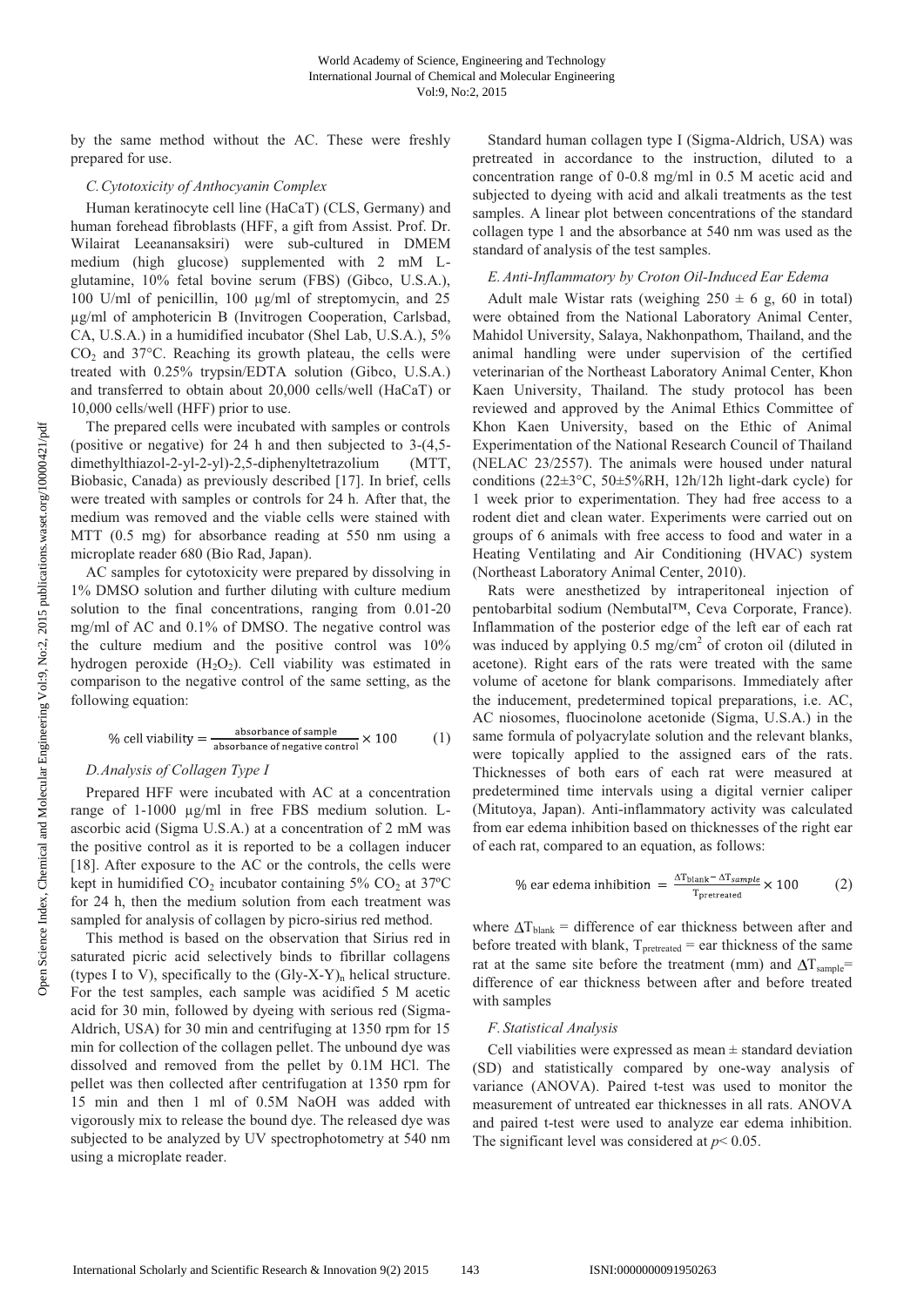## III. RESULTS AND DISCUSSION

The anthocyanin complex was dark odorless fine powder. Its color was darker than CT and CC, used to produce the AC. AC solution was prepared in the presence of a bioadhesive and biocompatible polymer so as to adhere the product onto the rat skin. The AC solution was clear viscous liquid which could be dropped onto the rat ears without any spillage throughout the study. Niosomal preparation of AC gave light cloudy liquid which readily mix with polyacrylate solution to form the AC niosomal dispersion which giving opaque teal liquid solution.

HaCaT, representing cells derived from human keratinocytes, while HFF, representing cells from the skin fibroblasts, have shown to well tolerated the AC up to 1 mg/ml. The concentration of AC at 1 mg/ml was almost the limit of this cytotoxicity test since high concentration of the AC could produce similar color to interfere MTT staining to the viable cells.



Fig. 1 Mean viability (%) of HaCaT cells (a) and HFF cells (b) treated with 0.01-1 mg/ml of AC and other traces for 24 h. Negative control using medium solution for its relevant blanks, positive control using  $10\%$ H<sub>2</sub>O<sub>2</sub>. The error bars represent %CV (n = 8), asterisks (\*) indicate significant differences at  $p < 0.05$  comparing to negative control

AC at 0.01 to 0.1 mg/ml significantly enhanced the viability of HaCaT cells ( $p < 0.001$ ) as shown in Fig. 1 (a). CC- and CTtreated HaCaT cells also gave an increase trend in cell viabilities ( $p$ < 0.001). At the highest concentration of AC of 1 mg/ml, viabilities of HaCaT cells did not significantly differ from the control. HFF showed similar effect as HaCaT when exposed to the AC.

At the same amounts used to form AC, cell viabilities of are not significantly affected by caffeic acid and turmeric (all *p* > 0.05), but significantly by  $Zn^{2+}$  ( $p = 0.01$ ) in both cells.

However, it is noticed that the presence of  $\text{Zn}^{2+}$  in the AC did not induce cytotoxicity to both cells. HaCaT and HFF cells did not show toxicity signs after exposure to CT and CC anthocyanins as well as an anthocyanin complex (AC) composed of both, even at milligram level. Caffeic acid and turmeric used in the complexation did not affect both cells either. Zinc, at the concentration used to form the AC, significantly affected cell viabilities of HaCaT (*p* = 0.002) and HFF ( $p = 0.001$ ). This implies that cytotoxic property of zinc was diminished when complex with anthocyanins.



Fig. 2 Collagen type I synthesis from HFF cells after 24 h treatment of anthocyanin complex comparing to L-ascorbic acid (Vitamin-C)

Fig. 2 illustrates a positive trend of collagen type 1 production increases with the concentrations of the AC exposed to the cultured HFF for 24 h. Collagen type I produced when the cells exposed to L-ascorbic acid was not different from blanks used as negative control. The results demonstrate that AC induced collagen synthesis in a dose dependent manner. At 1 mg/ml of AC, cells significant increased the collagen type I production comparing to blanks and L-ascorbic acid ( $p$ < 0.0001 both). This concentration of AC did not affect cell viability of HFF, as shown in Fig. 1 (b), thus, it leads to conclude that AC showed capability to induce collagen type 1 production provided that it reached the cells.

Croton oil contains 12-o-tetracanoilphorbol-13-acetate and other phorbol esters as the main irritant agents [19]. It was diluted with acetone which rapidly vaporizes and lefts croton oil to activate a cascade pathway of arachidonic acid production. Irritants stimulate the release of inflammatory mediators such as histamine, serotonin, prostaglandins and leukotrienes by cyclooxygenase (COX) and 5-lipoxygenase (5-LOX) enzymes. COX and 5-LOX can be inhibited by topical corticosteroids used as anti-inflammatory [20]. Applying croton oil to rat ears resulted in signs of inflammation, i.e. redness, swelling, within 2 h.

Fig. 3 demonstrates a dose dependent manner of antiinflammatory activity, as ear edema inhibition, of AC. Fluocinolone acetonide in the same base formula as the AC gave the peak of anti-inflammatory activity (about 10% inhibition) at 2 h after application, then the activity began to decline. Topical AC at a low dose of  $0.5 \text{mg/cm}^2$  began to exhibit some anti-inflammatory activity but to a nonsignificantly lower extent than fluocinolone. At a dose of 5mg/cm<sup>2</sup> of AC, ear edema was inhibited and prolonged till 8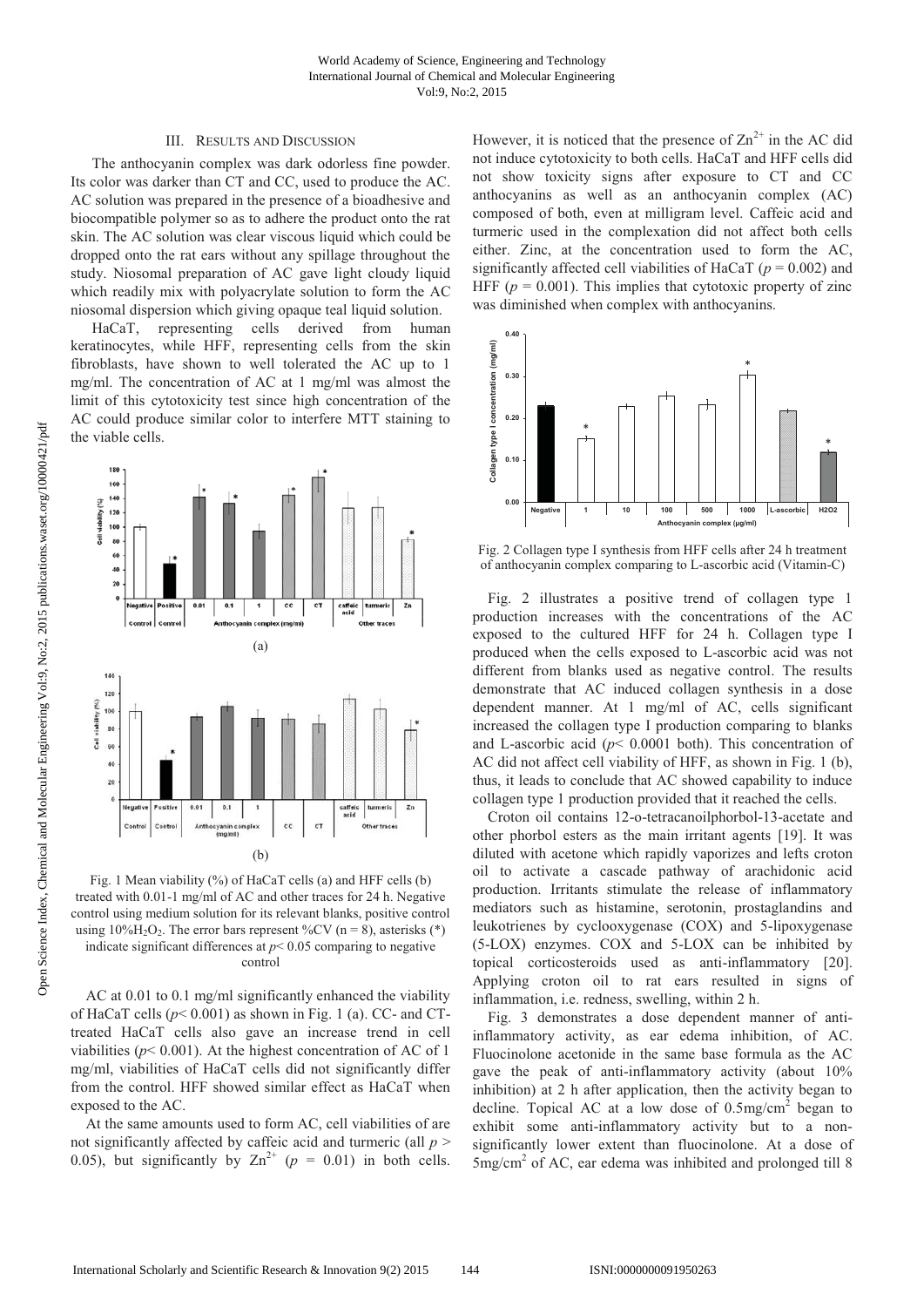h at which the extent of activity was significantly higher than fluocinolone ( $p = 0.01$ ). This suggests that a single topical application of AC to the skin could inhibit inflammation caused by an irritant used in croton oil-induced ear edema model. It was anticipated that an effective dose of AC should be higher than corticosteroids. This study showed that it was about 10 times less potent than fluocinolone acetonide. Anthocyanins inhibit formation of inflammatory cytokines, including interleukin-1 beta and tumor necrosis factor alpha, as well as prevent damage due to free radicals scavenging activity [21]. The mechanisms of actions of anthocyanins are not likely to be the same as fluocinolone, thus, the dose and duration of action were found to be different.



Fig. 3 Croton oil-induced ear edema tested in rats after topical applications of 0.5 mg/cm<sup>2</sup> of AC in solution( $\circ$ ), 2.5mg/cm<sup>2</sup> of AC in solution ( $\Box$ ), 5 mg/cm<sup>2</sup> of AC in solution( $\Delta$ ) and 0.5 mg/cm<sup>2</sup> of fluocinolone acetonide in solution  $(\bullet)$ , n = 6 each. \* = significant differences compared to fluocinolone acetonide (*p*< 0.05)

Niosomal encapsulation of the AC at doses of 0.5 and 5  $mg/cm<sup>2</sup>$  was topically applied on the inflamed ears of the rats for comparison to fluocinolone in the same solution base. Fig. 4 illustrates a higher extent of ear edema inhibition was obtained from topical applications of AC niosomes at 5 mg/cm2 than of fluocinolone. At 4 and 8 h, the antiinflammatory activity of AC niosomes was significantly higher than fluocinolone ( $p = 0.03$  and 0.0001, respectively). AC niosomes at  $0.5 \text{ mg/cm}^2$  showed some but lesser activity than fluocinolone and AC niosomes at  $5 \text{ mg/cm}^2$ .

In comparison, at 8 h niosomal encapsulated AC gave a significant higher activity than non-encapsulated AC  $(p =$ 0.03). AC and AC niosomes at  $0.5$  mg/cm<sup>2</sup> were not significantly different  $(p > 0.05)$ . This indicates niosomes promote the permeation of AC into the inflamed sites of the rat skin due to encapsulation of the AC which might have also been deposit in the skin. However, the dose of AC is also vital to exert its action. Thus, a therapeutic dose of AC of 5 mg/cm<sup>2</sup> is defined. It is worth notified that niosomes prolonged the action of the AC but this requires further investigation for a concrete support.



Fig. 4 Croton oil-induced ear edema tested in rats after topical applications of 0.5mg/cm<sup>2</sup>of AC encapsulated in niosomes (□),5mg/cm<sup>2</sup> of AC encapsulated in niosomes ( $Δ$ ), and 0.5 mg/cm<sup>2</sup> of fluocinolone acetonide in solution  $(\bullet)$ , n = 6 each. \* = significant differences compared to fluocinolone acetonide  $(p< 0.05)$ 

## IV. CONCLUSION

A complex formed from anthocyanins from 2 natural resources, blue petals of *C. ternatea* and purple cobs of *Z. mays*, which was previously shown to overcome the physicochemical burdens of anthocyanins in product development, has shown to be a potential as topical antiinflammatory agent with no cytotoxic effect to HaCaT (representing human keratinocytes) and human forehead fibroblasts (HFF). AC showed a potential capability to induce collagen type 1 production in human fibroblasts. Using a croton oil-induced ear edema models in Wistar rats, an effective topical dose of the AC was determined to be 5 mg/cm2 when applied in the presence of polyacrylate in aqueous solution. This dose is comparatively as efficient as  $0.5$  mg/cm<sup>2</sup> of fluocinolone acetonide in the same formula. Niosomal encapsulation of the AC significantly prolonged the anti-inflammatory activity particularly at 8 h after topical application ( $p = 0.0001$ ). Thus, AC was a dose-dependent antiinflammatory agent in which its action could be prolonged by niosomal encapsulation. It is a potential candidate for topical anti-inflammatory agent. Moreover, its production could provide the use of an agricultural waste abundantly available from natural resources.

#### A CKNOWLEDGMENTS

The Agricultural Research Development Agency (ARDA, grant no CRP5605010310), Thailand, and Thailand Research Fund (MSD56I0047) are thanked for partial financial supports. Assist. Prof. Dr. Wilairat Leeanansaksiri, School of Biology, Institute of Science, Suranaree University of Technology are thanked for providing HFF cells for this study. Department of Agricultural Engineering at Faculty of Engineering, Faculty of Dentistry and Faculty of Pharmaceutical Science, Khon Kaen University, are thanked for facilitations. Bhattaranitch Khampaenjiraroch and Kedsarin Saodaeng are thanked for their technical assistance.